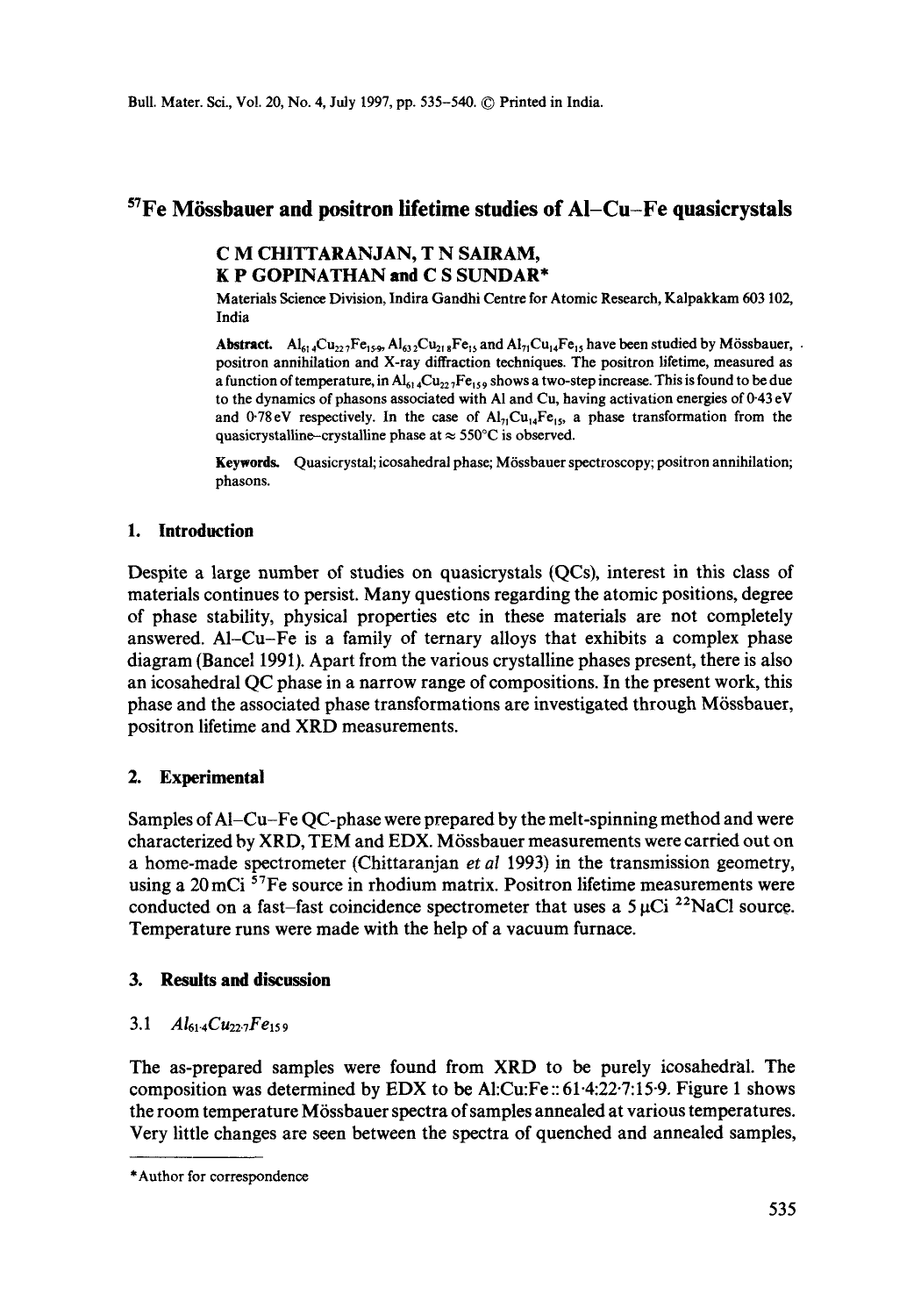

Figure 1. RT Mössbauer spectra of  $Al_{614}Cu_{227}Fe_{159}$  annealed at various temperatures.



**Figure 2.** Variation of the mean positron lifetime of positrons in  $Al_{614}Cu_{222}Fe_{159}$  as a function of temperature.

indicating that this phase is stable at least up to a temperature of 500°C. The temperature variation of the mean positron lifetime  $\tau$  is shown in figure 2.  $\tau$  is seen to increase up to 250°C, level off and rise again above 400°C. From the in situ Doppler broadening measurements (Lawther and Dunlap 1994) done on samples with slightly different compositions opposite trends are seen in the lineshape parameter as temperature is varied, which cannot be explained on the basis of positron trapping at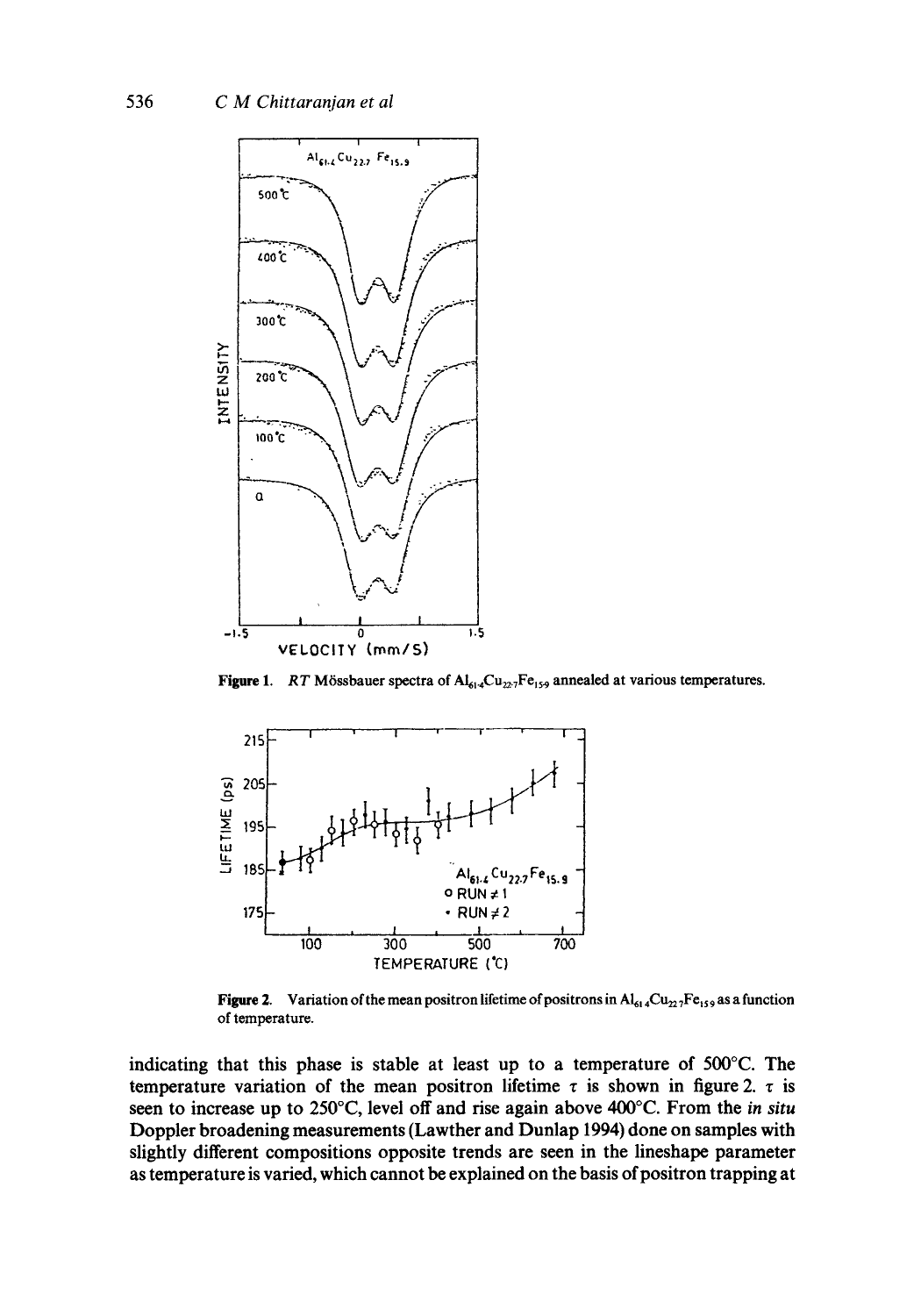thermal vacancies. This means the two-step increase in  $\tau$  is not due to vacancies trapping the positrons. However, it is well known that phason disorders are inherently present in quasicrystals. These disorders may be dynamic in nature with the phasons undergoing a flipping motion which can lead to clustering of oblate rhombohedra, leaving large open regions for positrons to get trapped, thereby increasing their lifetime. An estimation of the activation energies, corresponding to the two steps in figure 2, using the relation  $E = 14 kT_N$ , where  $T_N$  is the Knee temperature (Hautojarvi 1979) gives 0-43 eV and 0.78 eV respectively. Thus the two steps in the lifetime data can be attributed to positron trapping due to thermally-generated phasons associated with A1 and Cu with an activation energy of 0.43 eV and 0.78 eV respectively. This picture is also supported by the recent quasielastic neutron scattering experiments (Codens *et al*  1991; Codens and Bellisent 1993), where the peak broadening above 650°C is attributed to dynamic Cu atom phasons, having an activation energy of 0-75 eV.

#### 3.2 *A171Cu14Fe15*

When melt-spun ribbons of this alloy were characterized by XRD, they were found to be a mixture of i-phase and crystalline  $Al<sub>13</sub>Fe<sub>4</sub>(\lambda-)$  phase. The powder XRD patterns of samples annealed at various temperatures are shown in figure 3. It is seen from these



**Figure 3.** *RT* XRD patterns of  $Ai_{71}Cu_{14}Fe_{15}$  annealed at various temperatures.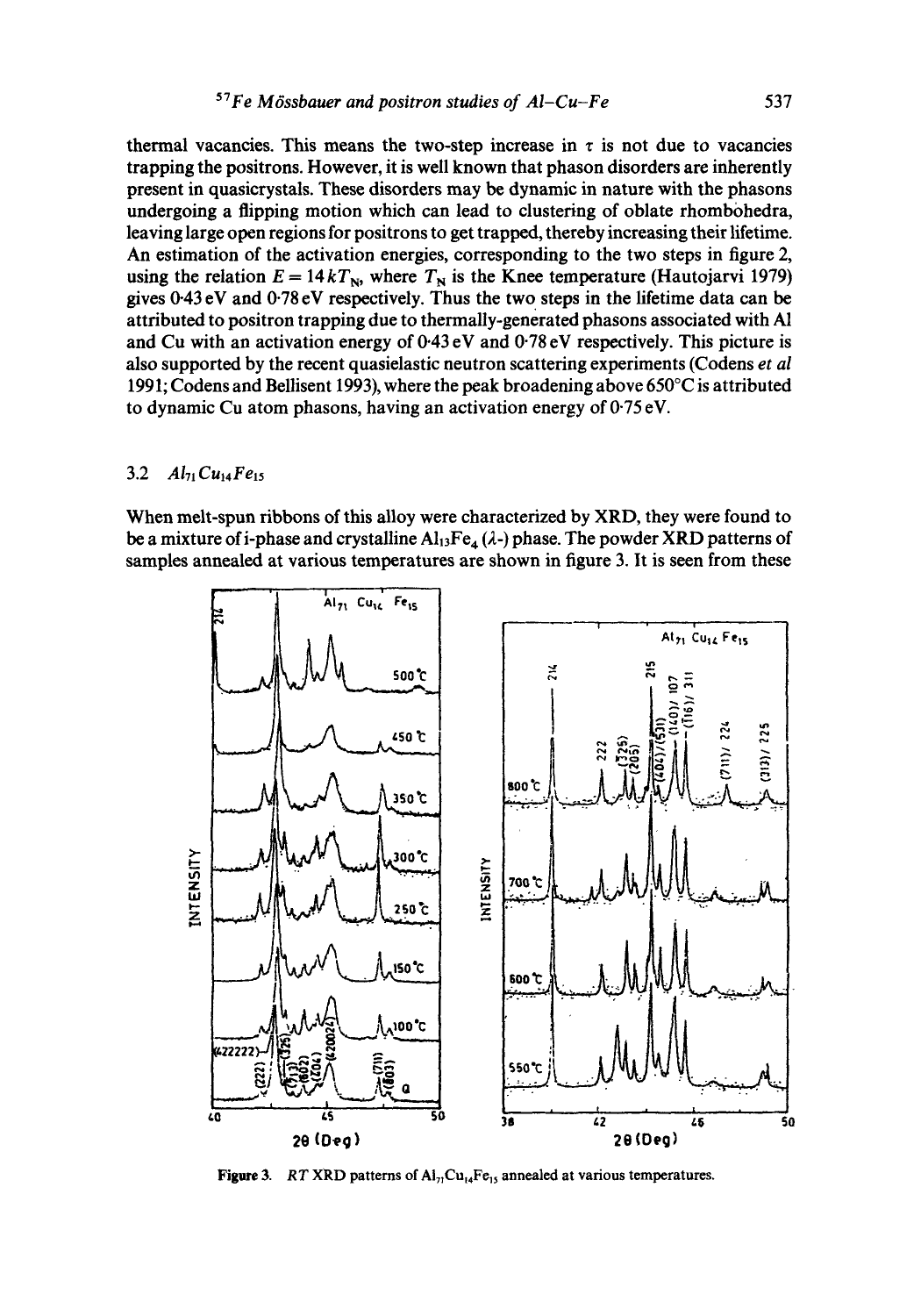

Figure 4. Mössbauer spectra of  $Al_{71}Cu_{14}Fe_{15}$  annealed at various temperatures.

that the (422222) peak of the i-phase vanishes above 550°C. Above 350°C, new peaks (e.g.  $2\theta \approx 40^{\circ}$ ), corresponding to Al<sub>7</sub>Cu<sub>2</sub>Fe ( $\omega$ -phase), are seen to evolve and gradually grow in intensity. The decrease in  $i$ -phase peak intensity is due to the phase transforming to a rhombohedral approximant. Mössbauer spectra of annealed samples are shown in figure 4. The doublet pattern of the as-quenched sample is seen to turn gradually into a broad singlet for higher annealing temperatures. These changes observed in the Mössbauer spectra are analysed in terms of three components, corresponding to the three phases: (i) a doublet corresponding to the i-phase (Srinivas and Dunlap 1991), (ii) a singlet with an IS of  $0.143$  mm/s and width of  $0.360$  mm/s, the characteristic Mössbauer parameters of the  $\omega$ -phase (Srinivas and Dunlap 1991), and (iii) a component corresponding to the spectrum of  $Al_{13}Fe_4$  phase. The evolution or otherwise of percentage fractions of the three phases as a function of annealing temperature are shown in figure 5. In figure 6, variations of IS, QS and the linewidth of the doublet, corresponding to the QC phase, are plotted as a function of the annealing temperatures. The decrease seen in the QS and linewidth values are indicative of the phase transformation. The positron lifetime variation with temperature is shown in figure 7. The large room temperature value of the lifetime (203 ps) is indicative of the presence of quenched-in vacancies and/or phason disorder. However, considering that  $Al_{614}Cu_{227}Fe_{159}$ , which was also quenched under similar conditions, shows a distinctly smaller value of lifetime (185 ps), the positron traps must be due to phason disorder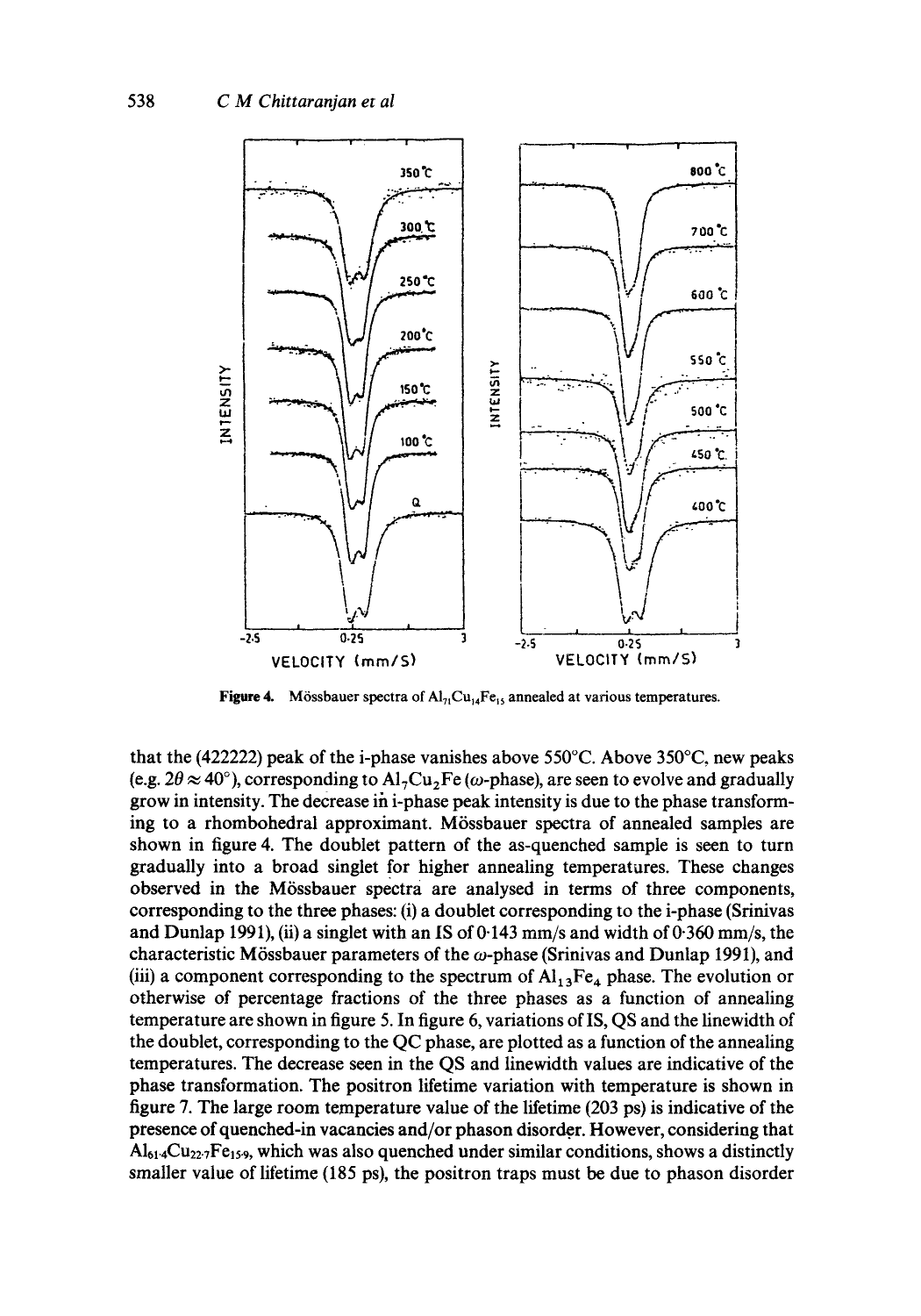

**Figure 5.** Fractions of  $\omega$ -,  $\lambda$ - and i-phases for various annealing temperatures.



Figure 6. Variation of IS, QS and linewidth as a function of annealing temperature.

rather than vacancies. This is because the quenched-in vacancies are not expected to be different in samples of very nearly the same composition. The presence of phason disorder in  $Al_{71}Cu_{14}Fe_{15}$  and its absence in  $Al_{614}Cu_{227}Fe_{159}$  can also be inferred from the broader quasicrystalline diffraction peaks in the former. Thus the decrease in lifetime